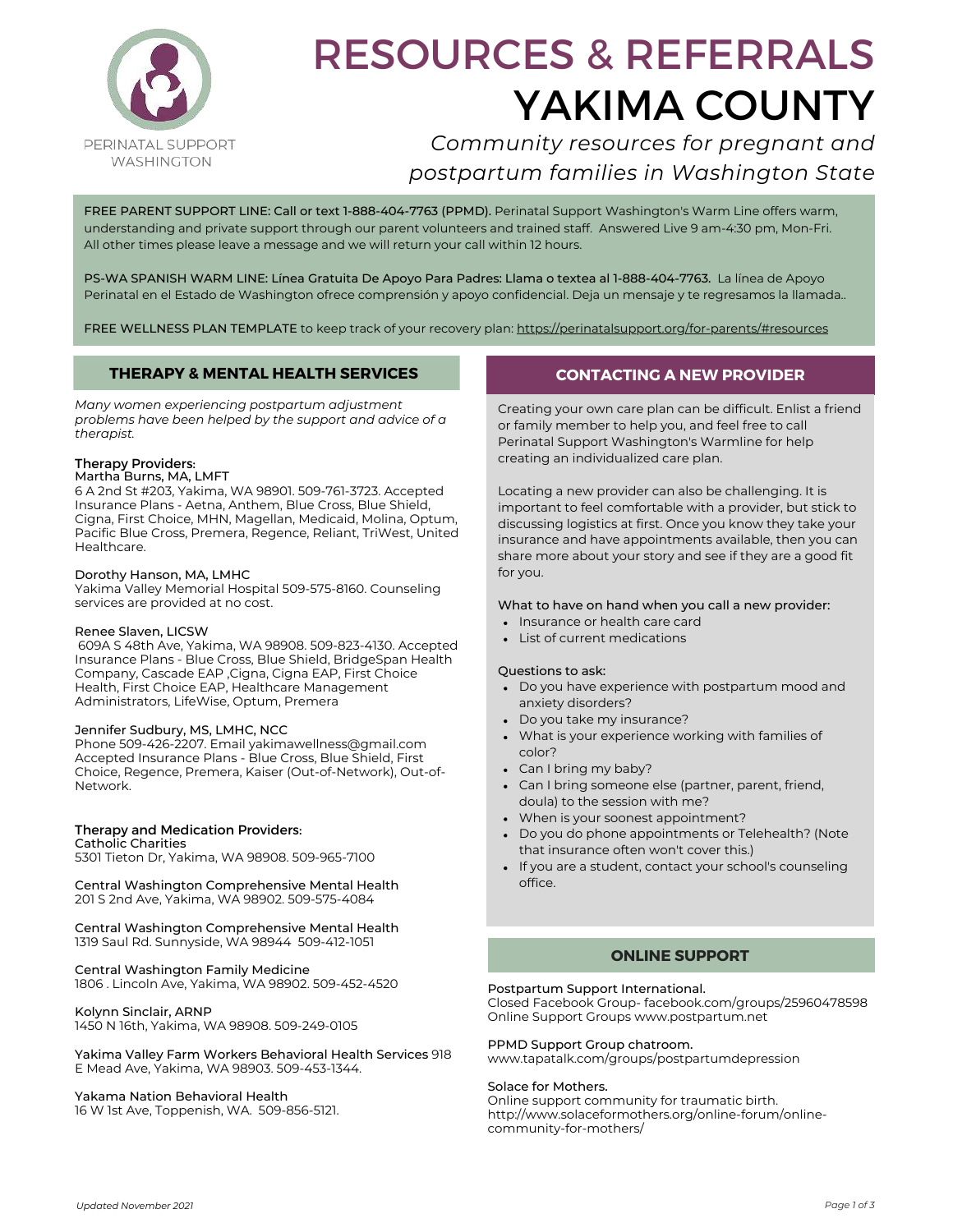## **HOME VISITING SERVICES**

Maternal Child Health Services Home visiting or office visits available for pregnant women and women up to 18 years old. Health and education services, breastfeeding support, and behavioral health services available to support families and children. Maternal Health Services, Yakima Valley Memorial Hospital. 509-575-8106

Infant Case Management - Home visiting program for parents with children 3 months to 1 year of age. May start program anytime up to 1 year of age. Provides advocacy, linkages, information, and referrals. Must have Medicaid insurance.

Maternal Support Services (MSS). Preventive health and education services to help a woman have a healthy pregnancy and healthy baby. Women can receive MSS any time during pregnancy up to 2 months postparum. Must have Medicaid insurance. MSS is offered in addition to medical and prenatal care.

The following organizations offer these services:

#### Yakima Neighborhood Health Services

| 12 South 8th Street, Yakima | 509-454-4115 |
|-----------------------------|--------------|
| 617 Scoon Rd, Sunnyside     | 509-837-8200 |

| Yakima Valley Farm Workers Clinic       |                       |
|-----------------------------------------|-----------------------|
| 240 Division St. Grandview              | 509-882-4700          |
| 510 W First Ave, Toppenish              | 509-865-6901 ext 2151 |
| 1112 E Nob Hill Blyd. Suite 109. Yakima | 509-575-3375          |
| 602 E Nob Hill Blvd, Yakima             | 509-457-6540          |
| 2205 West Lincoln Ave, Yakima           | 509-457-6540          |

Nurse Family Partnership. Provides a specially trained nurse to help first-time mothers during pregnancy and through the baby's second birthday. Referrals can be made by primary care providers, community agencies, and individuals by contacting Sandra at [sandraso@yvfwc.org](mailto:sandraso@yvfwc.org) or calling 509-941- 4561.

#### Parent/Child Assistance Program (PCAP).

Intensive case management model serving the highest risk women who are pregnant or parenting who have alcohol and or drug use disorders. 801 Summitview Ave, Yakima, WA 509- 203-1006 x101 dmoss@triumphtx.org

#### Parents as Teachers

Home visiting program promoting healthy child development, problem solving skills, & healthy parent support networks for families with children 0 to 4 years of age. This program fosters strong, loving relationships between parents and their children; provides opportunities to connect with other parents; and prepares children for kindergarten. Catholic Charities 5201 Tieton Drive, Yakima, WA 98908, 509-965-7100

#### Prepares Program

Provides pregnancy and parenting support and activities, serving all families from pregnancy to their child's fifth birthday. If your expecting or have a child under the age of 5, and in need of basic baby supplies, you may recieve a Prepares Bag. These are gifts filled based on chilks age and can include diapers, wipes, formula, clothing, books and toys. Catholic Charities 5301 Tieton Drive, Yakima, WA 98908, 509-965-7100

#### Family Companions.

Pregnant or parenting families are matched with a trained volunteer for ongoing support and encouragement. Call Catholic Charities for more information 509-965-7100.

## **SUPPORT SERVICES FOR MOTHER & BABIES/CHILDREN**

Childbirth Education Classes. Offering Childbirth classes, Baby Basics, Boot Camp for New Dads, Prenatal Yoga, and Infant CPR Classes. Yakima Valley Memorial Hospital, Memorial Education Center, 2505 W Nob Hill Blvd, Yakima Call 509-575-8160 or go to Yakimamemorial.org to register. Scholarships available.

Breastfeeding Support - Virginia Mason Memorial Hospital Maternal Health Services, 2903 W Walnut Ave, Yakima WA 98902. Drop-ins Wednesdays Noon-1:00PM, 509--575-8160.

Le Leche League of Yakima. Helping mothers to breastfeed through mother-to-mother support. 3405 W Nob Hill Blvd Ste.B, Yakima, WA 98902 www.Facebook.com/LLLYakima 509-654-6976

Magnolia Moms - Support Group to empower women who are experiencing perinatal depression and anxiety. 2nd& 4th Wednesday each month - 1:30-3:00PM Wellness House, 210 S. 11th Ave., #40 Yakima, WA for more information call 509-575-6686 Spanish Speaking: 3rd Wednesdays each month - 11:30-1:00 303 East D St, Ste 5 Yakima. For information call 509-901-9132

Moms of Preschoolers, MOPS Find support and connect with other mothers. Every 1st and 3rd Friday from 9:00-11:30 during the school year. Grace of Christ Presbyterian Church, 9 S 8th Ave, Yakima, WA 98902

Nami/Family to Family Support Class. This class is for family member whose loved on has a mental health condition. Provides information about diagnoses, treatment, recovery, crisis prevention, communication skills, and advocacy. It is free. Call 509-453-8229 or email info@NAMIYakima for more information.

#### Birthright of Yakima.

Birthright is available to women facing the challenges related to unplanned pregnancies. Services include information about: pregnancy, childbirth, adoption, prenatal care, community programs, parenting skills, and child care. 315 S 11th Ave Ste A, Yakima, WA 98902, 509-590-1301

Life Choices offers a supportive environment to explore all options and plan for the future, providing medically accurate, evidence-based education concerning reproductive and sexual health issues. Services are free and confidential and available to anyone. Located at: Pregnancy Medical Center, 305 S 11th Ave, Suite 1, Yakima, WA 98901 509-248-2273

Planned Parenthood Yakima - providing reproductive health care, sex education, and information. 1117 Tieton Dr, Yakima, WA 98902 509-207-3077

Sunrise Midwifery. midwife@sunrisemidwifery.net 509-780-3330

Little Blessing Birth Services. 3405 W Nob Hill Blvd, Yakima, WA Midwifery Services. 509-902-8020

Cuddles and Cream Lactation Support. www.cuddlesandcream.com or 509-480-0544